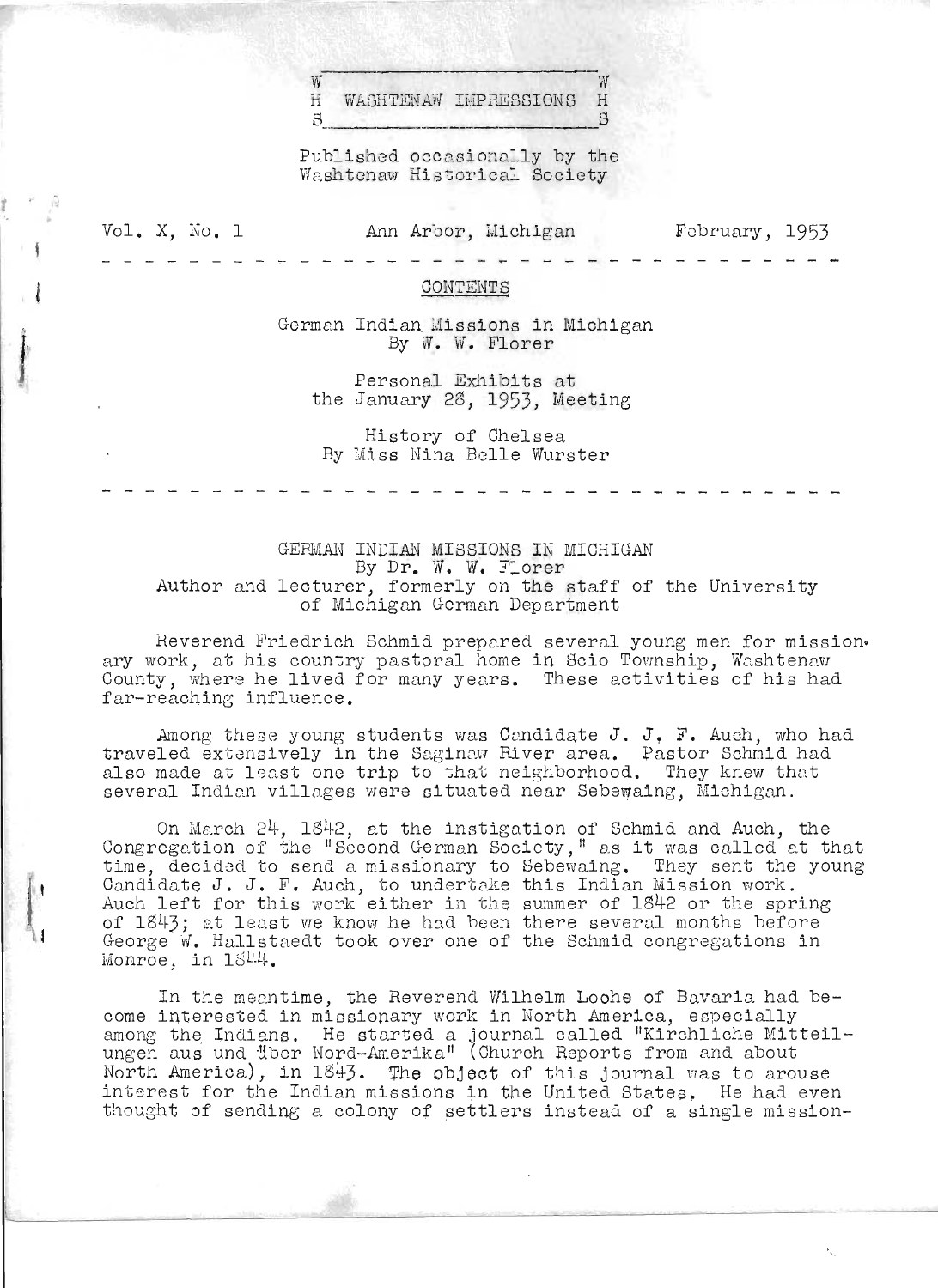ary. On reading about the Sebewaing Mission, Loehe decided definitely to carry out his mission colony plan.

A correspondence took place betreen Schmid and Hallstaedt. Loehe respondence took place between Schmid and Hallstaedt. Lock.<br>equested them to select a site in Michigan. Evidently Loehe knew requested them to select a site in Michigan. Evidently Loehe knew<br>little about the undeveloped condition of the young state of Michigan.

Auch was requested to select a site for the small mission colony. Knowing that area well, Auch selected a site on the Oass River a few mowing that area well, Auch selected a site on the Oass River a few.<br>iles from the village of Tuscola. Thus Frankenmuth was started in 1845. Several young couples under the leade rship of the Hev. Fried-845. Several young couples under the leadership of the Rev. Fried-<br>ich H. Cramer departed from Bavaria and finally arrived in Monroe. Here they were met by Schmid and Hallstaedt. 'They journeyed by boat.<br>'ere they were met by Schmid and Hallstaedt. 'They journeyed by boat. Here they were met by Schmid and Hallstaedt. They journeyed by boat to the Lower Saginaw, where they were met by Auch and conducted first to Saginaw city, eventually to Frankenmuth.

Loehe's ideal dream of a mission colony did not work out in practice. The Leipzig Mission Solony did not work out in the Leipzig Mission House finally sent over Ernst Baurlein ractice. The Leipzig Mission House finally sent over Ernst Baurle<br>n 1847, who decided to start his missionary vork at a Pine River in 1847, who decided to start his missionary work at a Pine River<br>Indian settlement just north of St. Louis, Michigan. Baurlein labored ndian settlement just north of St. Louis, Michigan. Baurlein Labore<br>mong the Indians for several years. He even published a catechism mong the Indians for several years. He even published a catechism<br>nd confirmation book in Detroit in the Indian language... Baurlein and nd confirmation book in Detroit in the Indian language. Baurlein and<br>raamer conducted the schools in the English language. Baurlein howraemer conducted the schools in the English language. - Bauriein, ho<br>ver, conducted church services in the Chippewa language

During his residence in the Pine River village, Baurlein made copious notes about the life and customs of the Indians of the Saginaw oplous notes about the life and customs of the Indians of the Saginaw<br>rea, and finally published his observations in l&SS in a book called rea, and finally published his observations in 1888 in a book called<br>Im Urwald bei den roten Indianern" (In the Virgin Forest Among the Hed Indians). This book yas sold by the thousands in Germany and by the thousands in Germany and by Red Indians). This book was sold by the thousands in Germany and by the hundreds in the United States. A short version of this important work will furnish the principal chapters of a book the writer is about to send to press.

In the meantime, Frankenmuth had grown so much and the work among the Indians had so diminished that Loehe's idea of a mission colony had ceased to exist. Likewise, the Sebewaing station, which was active for so many years, was also given up following a settleas active for so many years, was also given up following a settle-<br>ent of Swabian colonists from the Scio congregation. Auch finally ent of Swabian colonists from the Scio congregation. Auch finally<br>as called to act as Pastor of the Sebewaing congregation, which has as called to act as Pastor of the Sebewaing congregation, which ha:<br>ust now celebrated its one hundredth anniversary. The Pine River ust now celebrated its one nundredth anniversary. The Pine River<br>tation flourished until Baurlein was recalled and sent to India, aftel tation flourished until Baurlein w<br>hich it too gradually faded away.

/ In a very real sense, a new chapter in the development of the In a very real sense, a new chapter in the development of the  $\frac{1}{2}$  acingw area and of the young state of Michigan was the direct result. aginaw area and of the young state of michigan was the direct rest<br>f that March meeting of 1842, in the Swabian colony of Washtenavr f that March meeting of 1842, in the Swabian colony<br>ounty on Seio Church Boad just west of Ann Arbor.

Ann Arbor, Michigan um Arbor, witchigar<br>ecember 16, 1952

Ŵ

2/

 $\cdot$ .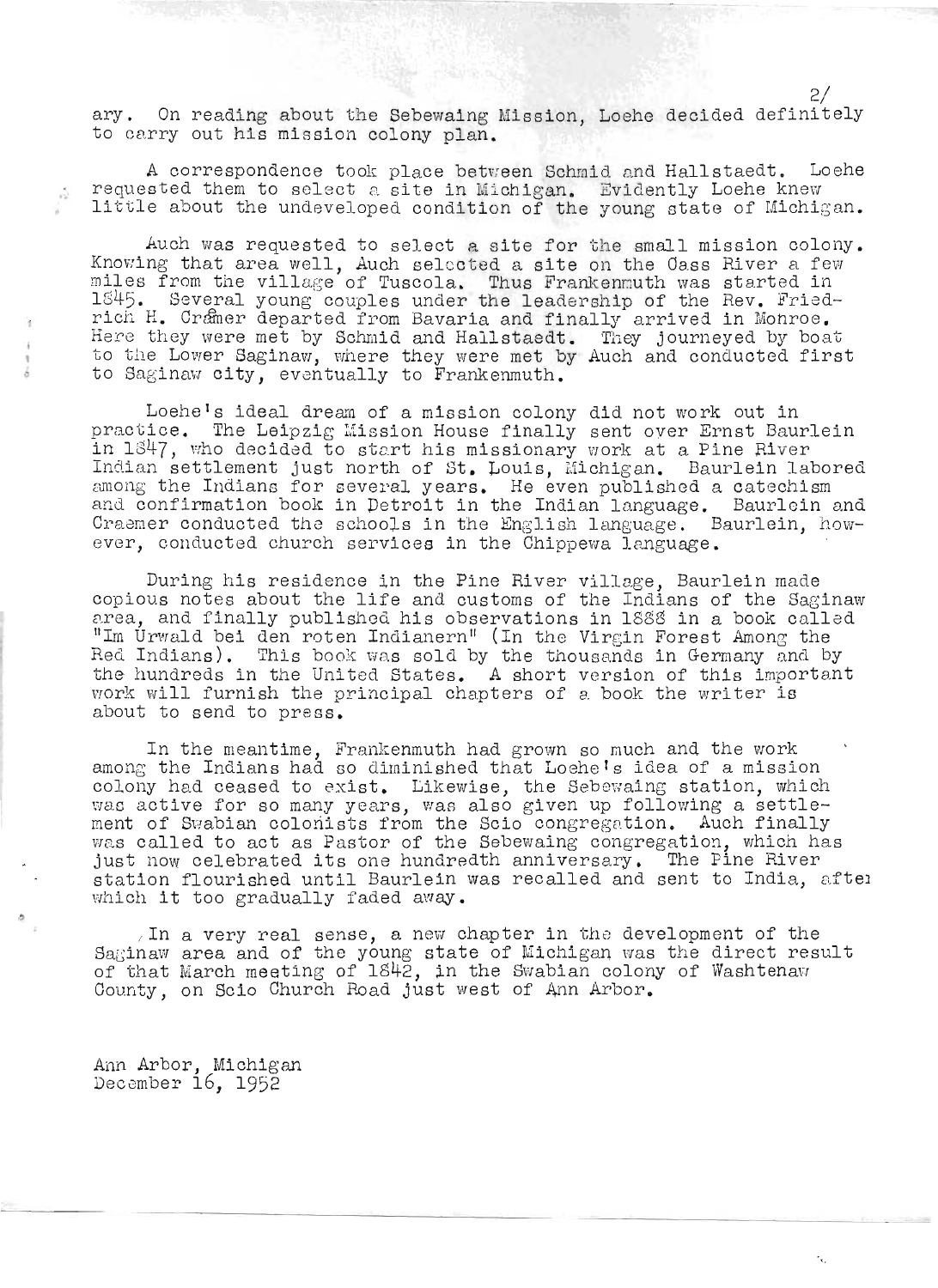## PERSONAL EXHIBITS AT THE JANUARY 28, 1953, MEETING.

The announcements of this meeting distributed to members of the Ine announcements of this medting distributed to members of the<br>Mashtenaw Historical Society requested members to bring "some historvashtenaw Historical Society requested members to bring "some histor-<br>ic object or family relic and tell its history." The following list of the exhibits presented for the interest of those present has been supplied by Mrs. I. Wm. Groomes, Secretary.

w

Mrs. L. A. Catey exhibited a small stone sun dial made for her grandmother which dated back to 1821.

Ir. Octave Gardner told the story of copper from the Calumet & Hecla mine, and exhibited samples of copper deposits.

Mrs. Walter Staebler had a box of letters dating back to 1825 from Mich. settlers to relatives in N. Y. State, telling all about life in those early days.

Lir. Staebler showed his grandfather I s pass port, bearing the date  $1831$  (when he cane from Germany).

Mins. Collins of Saline had a program of the inauguration of Benj. Harrison in  $1889 - a$  guide book from the Centennial Exposition silk woven railroad tickets, and a book on embroidery which belonged to her grandmother.

 $Mr<sub>o</sub>$  Taylor told the story of a flag from the "Hartford" (now at Amapolis) which was presented to his grandfather's company after the battle of New Orleans in 1862 and showed a picture of a painting of the flag.

Prof. Lorch submitted a silhouette (the first stage of reproductions before the day of the camera) a daguerrotype (the next development) and a set of drinking glasses in a leather case.

Mrs. Jennie Lohmiller brought a bound volume of the magazine A lady's amourette" dated 1841, and a copy of the Howell Democrat A lady's amouteved dated lo-1, and a copy of the howell beme<br>newspaper, telling of the assassination of President Lincoln.

Mrs. Alta Graves told the story of the substitution of her grandfather for a weal thy man who didn't want to go to war in 1861 and a gift of 20 \$20 gold pieces to her grandmother by an unknown donor.

Miss Pansy Johnson showed a Peterson's magazine (successor to the Godey book) dated 1869.

Mrs. Chas. Chamberlain of Pinckney had a lovely white knitted counterpane made by an "Ann" after whom Ann Arbor was named, as the story goes.

 $Nrs$ . Groomes had a small brass lamp (which antedated kerosene oil) which burned fat, and the candle snuffer to trim the rag wick.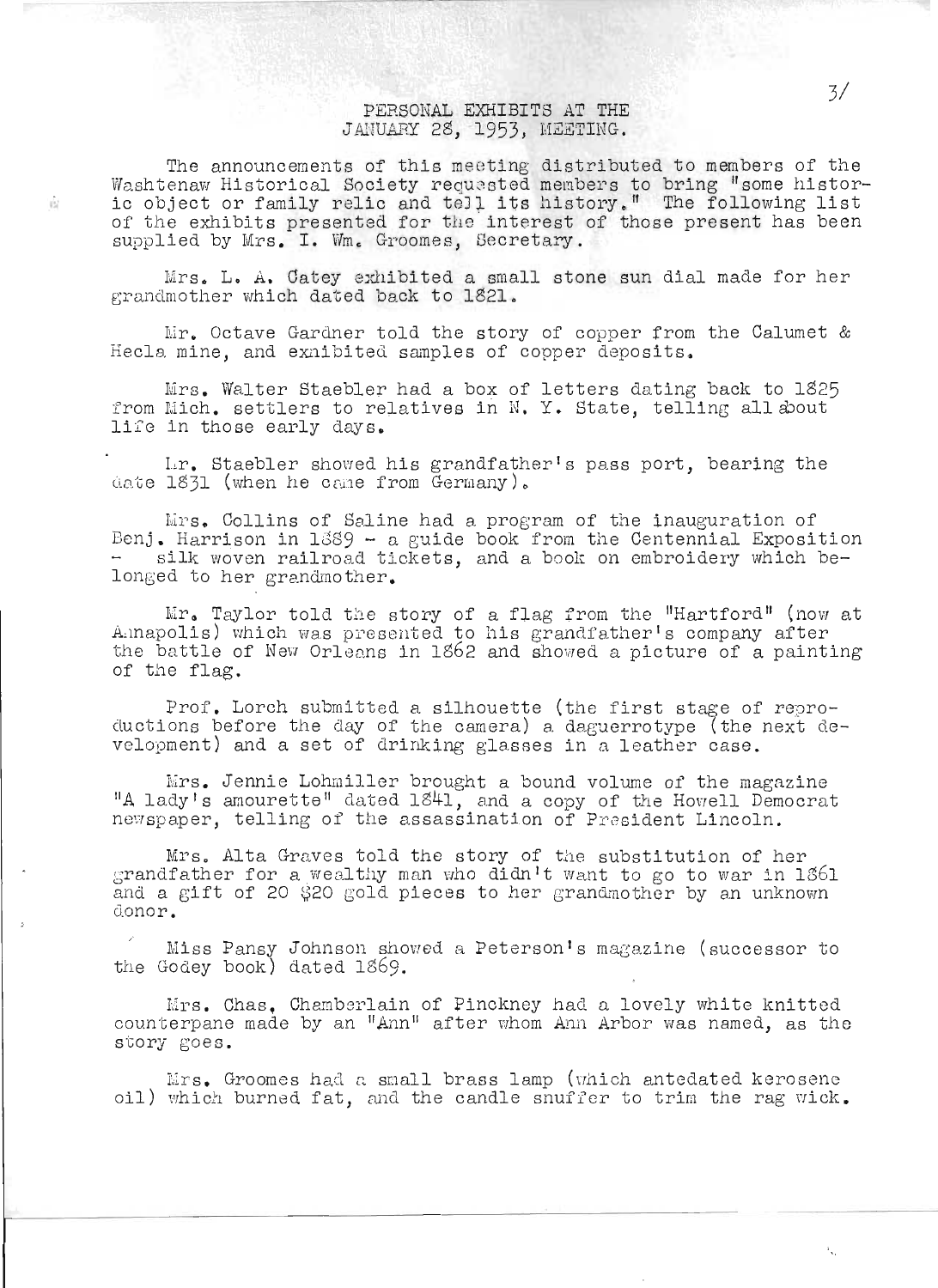# HISTORY OF CHELSEA  $4/$ By Hiss Nine. Belle Wurster

This material on the history of Chelsea has been compiled from facts I have heard my grandparents, parents, relatives, and friends acts 1 nave neard my grandparents, parents, relatives, and irien<br>ell many times: from scrap books owned by my family. Mrs. E. R. rell many times; from scrap books owned by my family, wrs. E. n.<br>Dancer, Miss Jessie Everett, and Miss Lillie Wackenhut; a paper written in 1912 by Mrs. George Webster on "Early Days in Chelsea; " and also two published histories of Washtenaw County: 1881 and 1906.

Chelsea, when platted in 1850, was noted for its hills and ravines. We who live here now can hardly see how the changes took place. Main Streot was a rugged hillside, a deep ravine crossing it at about the Freeman Block. The south side of Park Street was a terrace, the north side a steep pitch which hed to have made ground in order to support buildings.

Between the McKune house and Palmer's garage was the most difficult sand hill anywhere around for teamsters. In fact, men who drove to Flint for lumber stated that the Main Street hill, from north of the railroad to Orchard Street, was the steepest grade they had to me raitroad to orchard burset, was the steepest grade they had to<br>lake in the entire journey of three days. Teamsters often had to unlake in the entire journey of three days. Teamsters often had to un-<br>oad half of their load, drive to the top of the hill, unload, go back .oad nait of their load, drive to the top of the hill, unload, go b<br>lown, load the other half, drive back up, put on the first half of their load, and go on their way.

Hot all who wished to build in the village could build on the hill, consequently some had to build in the hollows. Where some of our handsomest residences now stand were unsightly building spots 95 years ago. There was a pond hole where the brick residence now stands on the NE corner of Middle and East Streets. A huckleberry marsh and skating pond were filled in for the residences of the Charles Meservas and the Norman Perkins. The level of land on Middle maries meservas and the Norman reixins. The level of land on middle<br>Street east from Main Street to the Broesamle residence, and on north rureet east from main street to the broesamie residence, and on north<br>to the railroad, was cut down at least ten feet, and the strip of land south from Middle Street to Park Street was filled in for ten feet.

It has been said that the reason our streets are narrow is that the town Elisha Congdon came from had very narrow streets, and naturally he thought it proper for the west to copy the east in laying out towns.

The first building erected in the village was the store of Elisha Congdon, built in the summer of 1849 where the Buick garage now stands. This building was eventually moved to the corner of East and Jackson Streets, and is now the two-family home owned and occupied by Mrs. Lusees, and is now the two-ramily home owned and occupied by mrs.<br>Lary Eder. The second business building was a brick blacksmith shop rary musr. The second pusiness pulluing was a prick placksmith s<br>In the east side of Main Street north of the railroad. This was built by C. H. Wines for Aaron Durand and Newton Hobinson. In the same year Asel Harris built a hotel and saloon on the company's land just south of the depot.

In 1851, J. C. Winans moved from Sylvan to Chelsea. He built a barn on the property where the postoffice now stands, and his family lived in the barn until the house was completed. This house, moved to the lot directly west and remodeled, is now occupied by Mr , and Mrs. Elmer Weinberg. The same year Mr. Winans built a general store which he carried on for  $19$  years.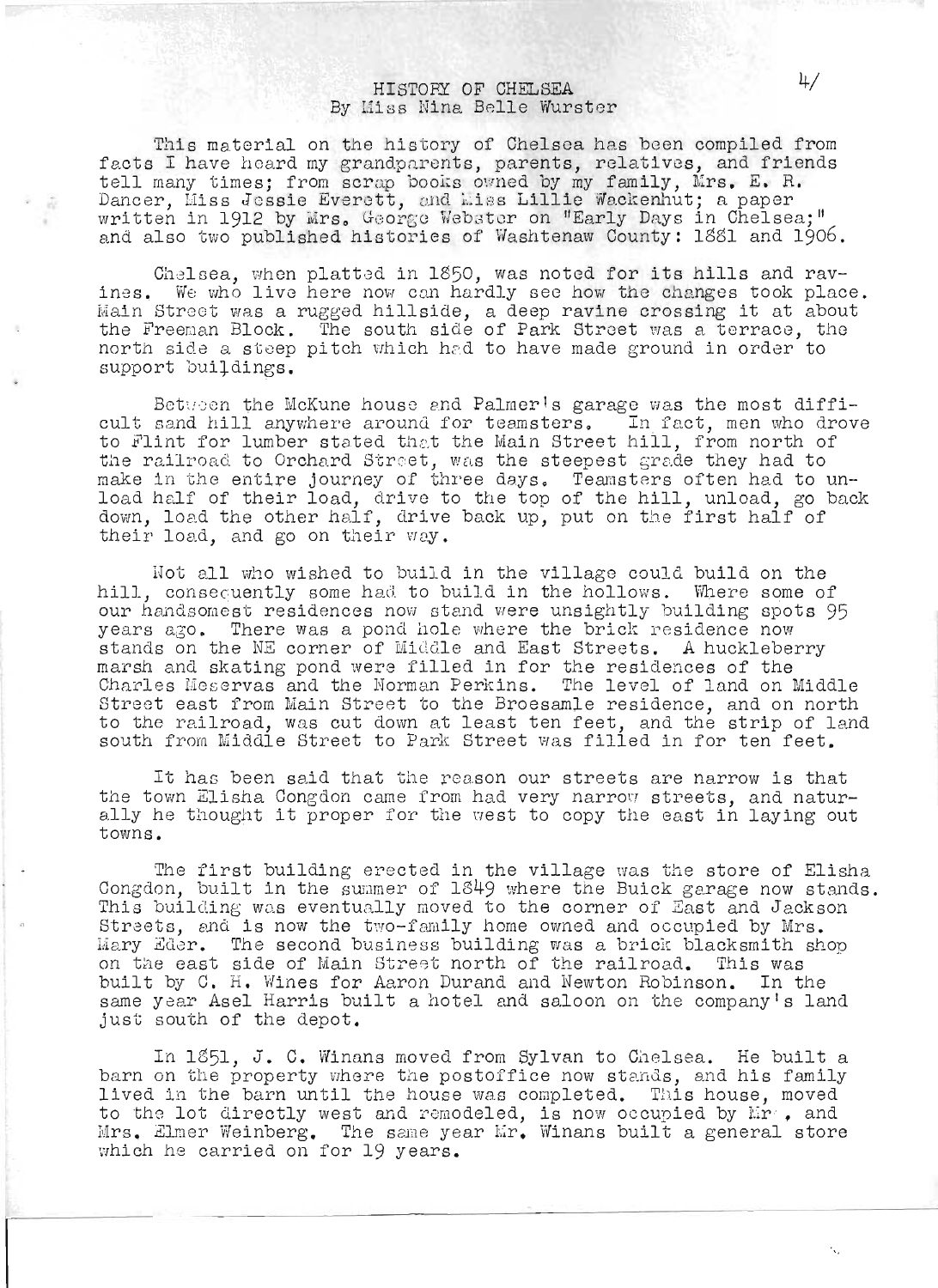Other houses were built by D. C. Fenn, Dr. Bancroft, and Asa Blackney. J. L. Harlow erected a wagon shop on ground now occupied by the Vogel & Wurster Dry Goods store. S. D. Breed built a dwelling on the voget a warster bry doods store. D. D. Breed built a dweiting lehner's store; he made boots and shoes in his home. Mr. Harlow built a small home, later purchased by George Wackenhut, now enlarged and occupied by Miss Lillie Nackenhut.

 $\Gamma_{\rm in}^{\rm (s)}$ 

In the spring of 1852, ... L. Boyd built a wagon shop north of the railroad. This was later bought by J. B. Beissel and used as a cooper shop. This building is still standing, north of the Chelsea Elevator': office building. This same spring, Jared Hatch, the great great grandfather of the writer, built a house on Railroad Street on the site now ation of the willow, building of the Federal Screw Company. Eventually dr. Hatch gave this place to his granddaughter, Mrs. George Crowell, for taking care of him.

By the close of 1852 there were, on the west side of Main Street, one wagon shop, one store, one hotel, one saloon, one tailor shop, one wagon shop, one store, one hotel, one saroon, one tarror shop,<br>ine blacksmith shop, and seven dwellings. On the east side there were one blacksmith shop, and soven dweitings. On the east side their were<br>one blacksmith shop, one store, one shoe shop, and 10 dwellings. The population of the village at that date totalled about  $62$ , with perhaps a dozen transients.

After the winter of 1353, Chelsea grew by leaps and bounds. That Arter the winter of 1899, oncised grew by feaps and bounds. That<br>year C. H. Kempf opened a hardware store and tin shop on the ground year o. II. Rempt opened a hardware store and tin shop on the ground<br>where the Sylvan Hotel is located. Thomas Godfrey built the Godfrey where the sylvan hotel is located. Thomas Godrey built the Godfrey<br>House. John H. Clark erected the first brick store. A. M. Spaulding built a general store, double size. These first store buildings were of wood, built low with wooden awnings across the front. These awnings were a protection from sun and storm. In front of the stores were wooden sidewalks. As one walked down Main Street from Middle Street on the east side the road sloped towards the north, and near the end of the block were 17 steps down to the railroad right of way. When farmers came to town and wanted to trade they had to climb 10 steps from the street to the walk, and on the west side it was necessary to go down about that many steps to enter the business places.

Then Curran White came from Lima Township, in 1855, the population when carran white came from Eima fownship, in 1899, the population was 200. Lir. White built a residence on East Middle Street, better known as the Wegus house, now owned by Lloyd Heydlauff. In the ecter movim as the wegus house, how owned by Eroyd heydrauli. In the<br>50's Mr. White and Mr. Negus, his son-in-law, built a planing mill and come and mill on Madison Street, just north of Harrison, which they ran sider mill on madison Street, just north of Ham<br>for many years until it was destroyed by fire.

The first Elisha Congdon addition to the village was platted on July 6, 1855. The land our house stands on was at once deeded to DeWitt C. Hurd, and later the same year to George F. Davison. Our pemitt o. hurd, and later the same year to decree r. bavison. Of<br>present house was built about 1857. The first house occupied by present house was built about 1857. The first house occupied by<br>Elisha Congdon proved too small for his large family, and the house alisha congdon proved too small for his large family, and the house<br>was moved to the site of the Freeman Block, later to its present site on South Liain. His next house was burned about 1860; he then built the one now known as the McKune house.

In the fall of 1369 Cholsea celebrated the opening of Orchard Street. The celebration took place in the orchard where Ruth Bacon Fordyce's home now stands. This was an all-day affair, closing with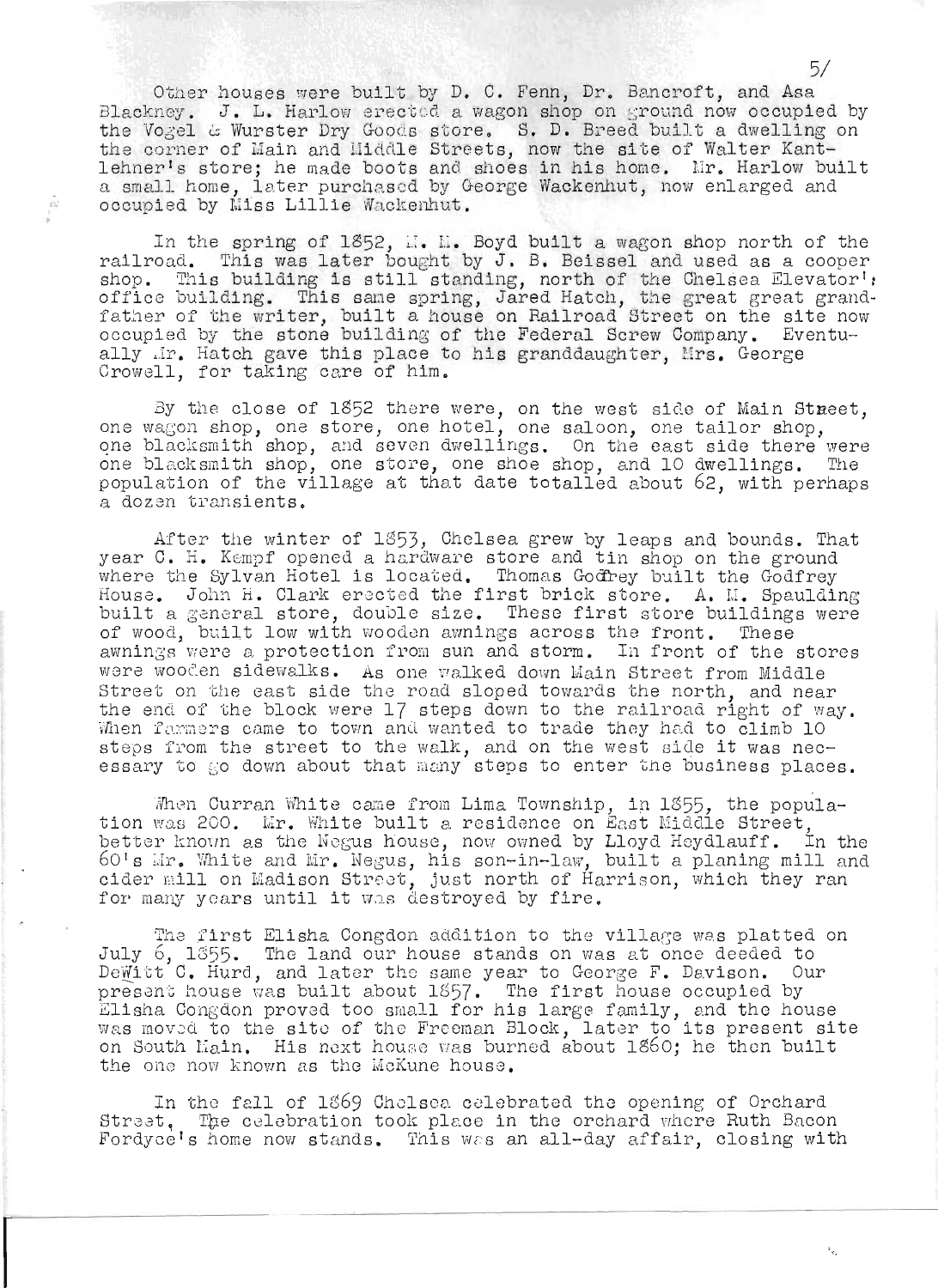fireworks and later dancing in the Congdon house, now the McKune house. The first Orchard Street house was built by Henry Speer.

 $\Gamma_{\rm D}$ 

In April, 1870, a disastrous fire swept away the entire row of buildings on the west side of Main Street between Middle Street and the railroad. All the village records were burned at this time. The stores when rebuilt were made of brick. In 1871 the James Hudler stores when ideative was burned, but owing to the improved<br>construction of the new buildings, only that one was destroyed. In November, 1876, the east side of Main Street from Middle Street to the Chelsea House was burned, and that side also was soon rebuilt of brick

During one of these two disastrous fires, Mr. Klein, who owned a saloon, refused to open it up so the fire fighters could refresh themselves. A group of men took the matter in their own hands, borrowed the drayman<sup>i</sup>s horses, hitched them to the doors of the saloon, started the horses, and -- the doors were in the street.

In 1572, the H. S. Holmes store was started. In 1892, Mr. Holmes took in three partners and it was called the H. S. Holmes Mercantile Company. In 1914, Mr. Vogel and my father being the sole owners, the name was changed to Vogel a Wurster. This is the oldest department store in the county today.

Frank P. Glazier, son of George P. Glazier, started the Glazier Stove Works in 1891 and manufactured oil heating and cooking stoves. As the business grew it was necessary to enlarge the factory. office building and a store used for mounting and storing of the stoves were in the buildings on the sites of the present Baxter and Alstaeter stores. On Sunday afternoon, February 18, 1894, a fire started in the Glazier office building, destroyed the two buildings occupied by the Stove Co., the Congregational Church and parsonage.<br>In 1895, the Glazier Stove Co. bought the property on Railroad Street from Main Street east. The Harrington and Hawley houses were torn down, the Crowell house was moved to its present site on Congdon St. (now owned and occupied by Mr. and Mrs. Ed. Hennon), the Johnson house was moved to the corner of West Middle and Wilkinson Streets, later partially burned and torn down. After a number of years the Richards home, site of the present Spring Plant, was purchased by Dr. George Palmer and John Kalmbach and moved to the corner of Madison and Park Streets. This house burned several years ago.

In the 1880's, Jabez Bacon built a roller-skating rink on East Middle Street, which after a short time was used for storage. Later Mr. Bacon remodeled the building into a residence, now the home of his daughter and son-in-law, Mr. and Mrs. Henry Schneider.

Leander Tichenor made boots and shoes when he first came to Chelsea. Later, when he lived in the house north of the Catholic Church now owned by Mr. Howard Canfield, he made very fine row-boats<br>in a shop at the rear of his home. The boats were made of canvas<br>stretched over a stout wooden frame. It took 10<sup>3</sup> yards of vanvas for a boat. Mr. Tichenor made from 10 to 12 boats a year, and the demand was always greater than he could supply. He also raised St. Bernard dogs. Er. and Mrs. Tichenor celebrated their golden wedding in 1900.

67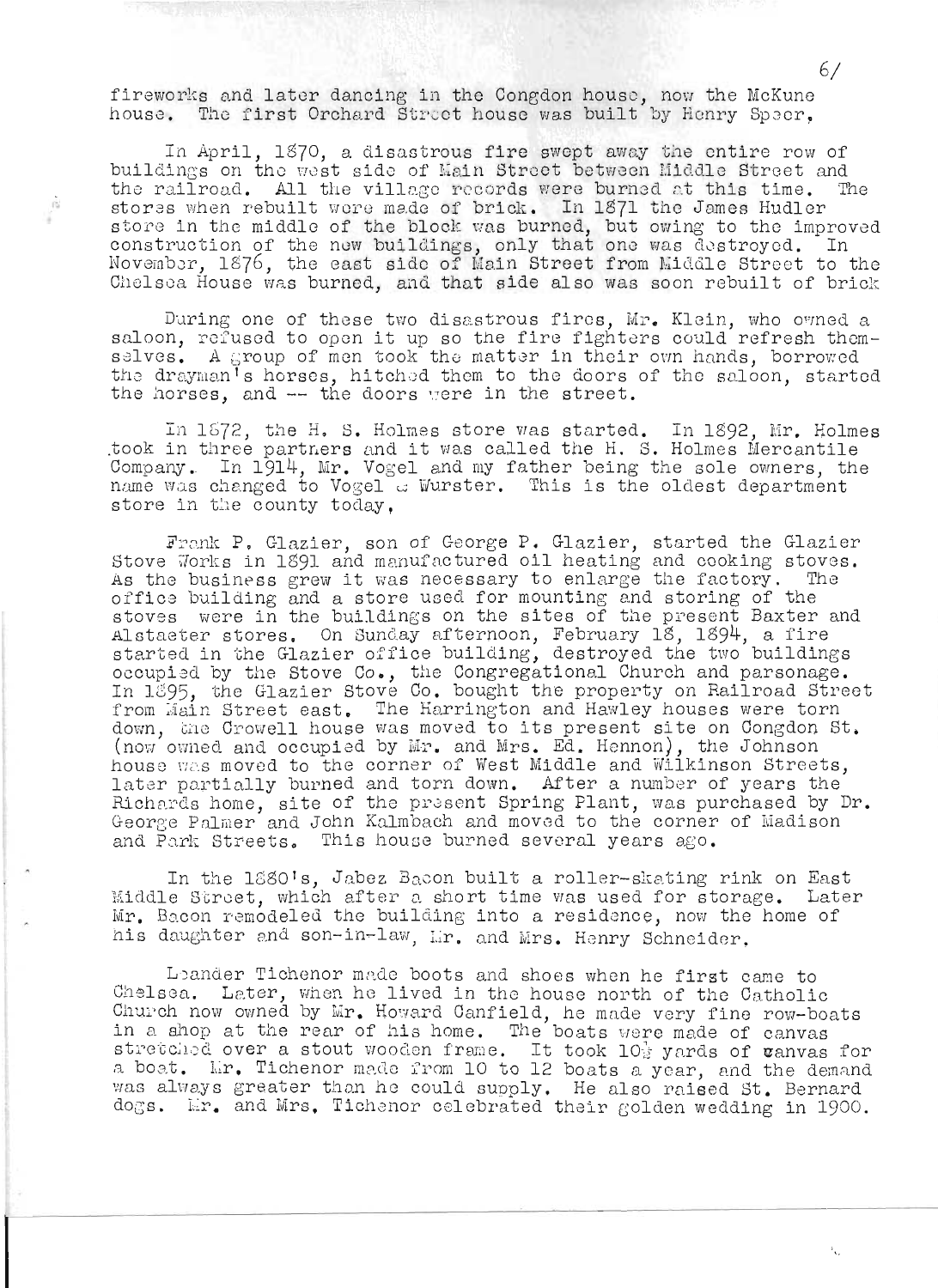BANKS The first bank in Chelsea was established in August, 1868.

This was a co-partnership between Michael J. Noyes of Chelsea and George P. Glazier of Parma, who came to Chelsea for the purpose of establishing a bank exchange. In April, 1371, Mr. Glazier purchased the interest of Mr. Noyes and operated the bank for 9 years. In Instituted of the Noyes and operated the bank for 9 years. In January, 1880, a state bank was formed, with S. G. Ives as president and George P. Glazier, cashier. In 1902, the bank moved into the stone building at the corner of South and Main Streets, costing 60,000, built in memory of Mr. Glazier, who died in 1901,

On March 2, 1886, the burglar alarm in the George Glazier home on march *z*, loso, the burglar alarm in the deorge diazier home<br>rang, (That residence is now owned and occupied by Mr. & Mrs. W. F. rang. (That residence is now owned and occupied by Mr. & Mrs. W. F. Kantlehner.) Mr. Glazier had had his house and bank connected with this alarm, but on that date he was out of town. Mrs. Glazier and her sister-in-law, who were at home, decided something must be done. They got up and dressed and went down to the bank. They discovered two men in the act of robbing the bank. In some way they frightened the men, who, leaving loot and tools behind them, fled, stole a team of horses and, leaving 1996 and 6991s benind them, lied, stole a team of and a fight wagon from a bain on the arrey between orchard and<br>Summit Streets, and made their get-away, The team was found on the streets of Ann Arbor about ten o'clock the next morning.

CEMETERY Oak Grove Cemetery was started in 1860. To enter the cemetery, at first it was necessary to go east on Railroad Street to a drive about opposite the lane to the Henry Merkel farm. Later a right-of-way was obtained for the present road, eliminating the railroad crossings.

CHURCHES The Baptist church was organized on April 28, 1868, at the .<br>home of Dr. R. B. Gates. The first minister was Rev. H. J. Inome of Dr. R. B. Gates. The Illist minister was nev.<br>Brown. A church was built a short time later at the corner of Orchard and Main Streets.

The first Catholic church in the community was built 4 miles NW of town and was surrounded by a cemetery which is still there and in which once in a great while there is a burial. In 1869 the brick church was built on Congdon Street, and the priest was Father Duhig.

The Congregational church was organized in February, 1849, and in 1851 a wooden church was built on land given for the purpose by Elisha Congdon, just to the west of the present church. The first minister was Josephus Morton.

The wife of one of the later Congregational ministers was Lettice Ine wire of one of the later congregational ministers was better.<br>Smith, the first white child to come to Ann Arbor. She married Rev. mitted that is a matter of the come to hand mode. She mailed hove who had been there for a year. Mrs. Holmes remained abroad for two years studying oil painting and languages. In 1877 they came to the Chelsea Oongregational church, and resided here for many years. Their home was on the corner of South Main and Summit Streets, now the site of Mrs. C. J. Lehman's home.

St. Paul's (Lutheran) church was organized on February 2, 186S. The brick church was built in the same year. Rev. J. Schladermund of Waterloo was the first minister, holding services every two weeks.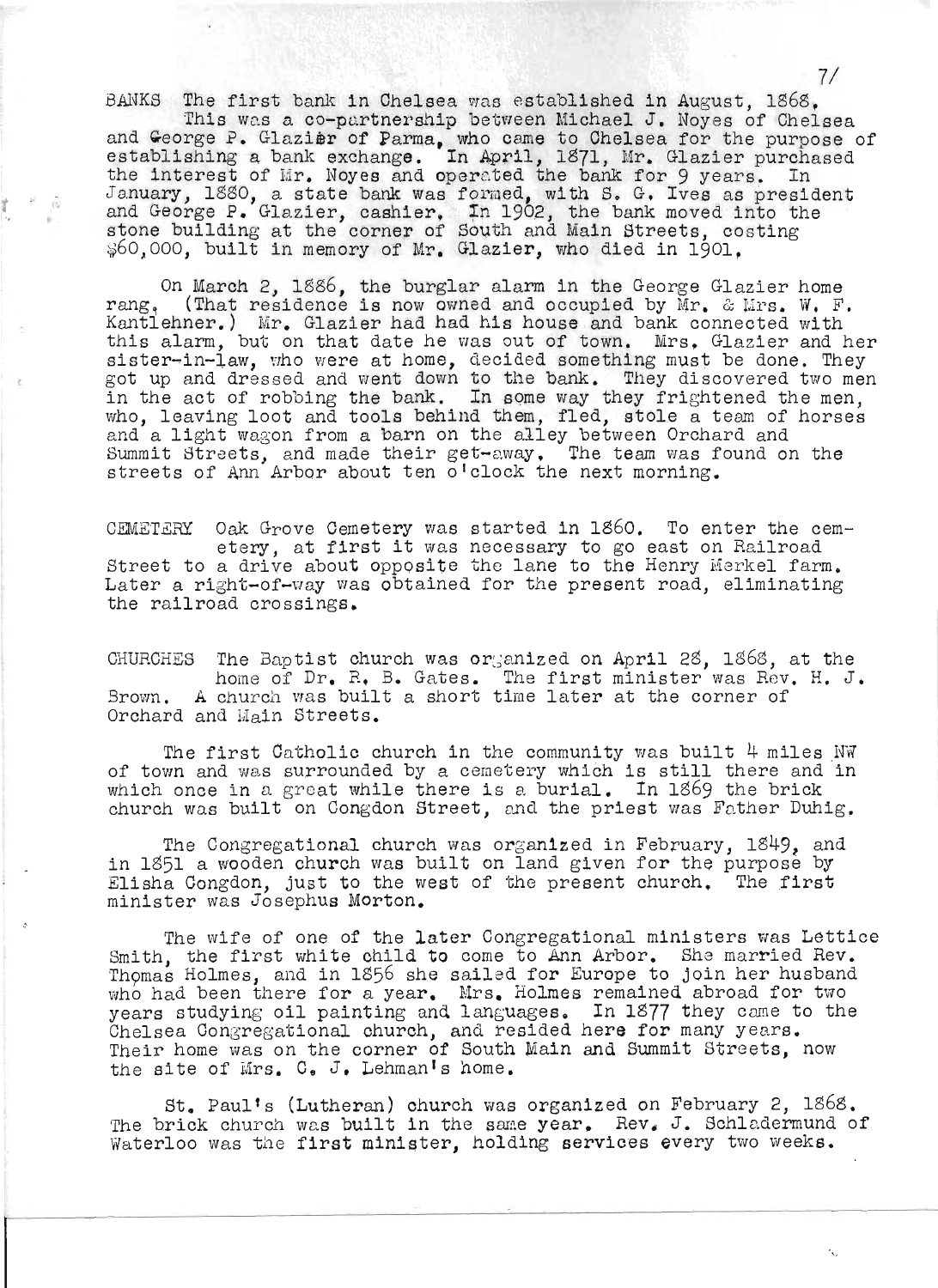CHUHCHES, The Methodist church was organized in 1853 and the first cont. services were held in the Congregational church. The first

services were nera in the congregational charen; the . started in 1858 and completed in 1859, on land given by Elisha Congdon.<br>This church burned on Sunday night, January 8, 1899. The present This church burned on Sunday night, January 8, 1899. The present church was built and dedicated on February 25, 1900.

FAIR In 1872, the Farmers' Club started the Fairs. The first one was held that fall on land near the present athletic field. For many years the others were held on the site of the Methodist Home. These Fairs were very famous and people came long distances to attend.

MASONS The oldest secret society was Vernor Lodge I.O.O.F., founded on March 31, 1861. Olive Lodge #156 F. & A. M. was founded a on march <sub>21</sub>, 1801. Ulive Bodge #190 F. & A. M. was founded<br>short time later. It is said that some Chelsea men who were Masons rode a handcar to Dexter to attend Lodge meetings before the local lodge was started.

NEWS The first newspaper was started in 1871 by Andrew Allison, calle the Chelsea Herald. Later it was sold, in turn, to William Emmert, Thomas Holmes, and T. Mingay. Some time later the Chelsea Standard was started by O. T. Hoover, who in 1906 bought the Herald standard was beareed by or read

RAILROADS In the spring of 1850, a railroad company built a combination dopot and freight house on the west side of Main St. ulon acpot and freight house on the west side of main St.<br>Across the track, on the site of the Chelsea elevator and west, was across the track, on the site of the oneised elevator and west, was<br>the railroad's wood yard, where thousands of cords of wood were stored framinates when yard, where thousands of cords of wood were seed for firing the wood-burning engines. The railroad was singleed for firing the wood-burning engines. The railroad was single-<br>track, an old "strap" rail line. The track repairer was the station agent, and added to his other duties was the function of wood-sawyer for the road. The first station agent was named Finn. The first shipment of goods from this place was a barrel of eggs on May 2, 1850. and the second was 2 boxes of goods  $4$  days later.

At this time Henchester was an inland town and all traffic from or to that place was via Chelsea. Teamsters received 17c per barrel and on merchandize they were paid 10c per 100 pounds. As many as a dozen temsters were doing this work.

In the late 1870's Chelsea was still using the first little old railroad station, and the village's growth warranted a depot more in keeping with its advancement. No new depot seemed to materialize, so a group of young men decided to take the matter into their own hands. One dark night a cable was fastened to the depot and when the eastbound freight came in and stopped, the other end of the cable was fastened to the train. When the train started up the depot went with it, and timbers were scattered from Mein Street to the cemetery. Needless to say Ohelsea had its new depot, completed in 1880, and this depot is the one we are using today.

For many years the Michigan Central Railroad kept up two fine lawns between the tracks and Jackson Street, west from the depot to

 $\cdot$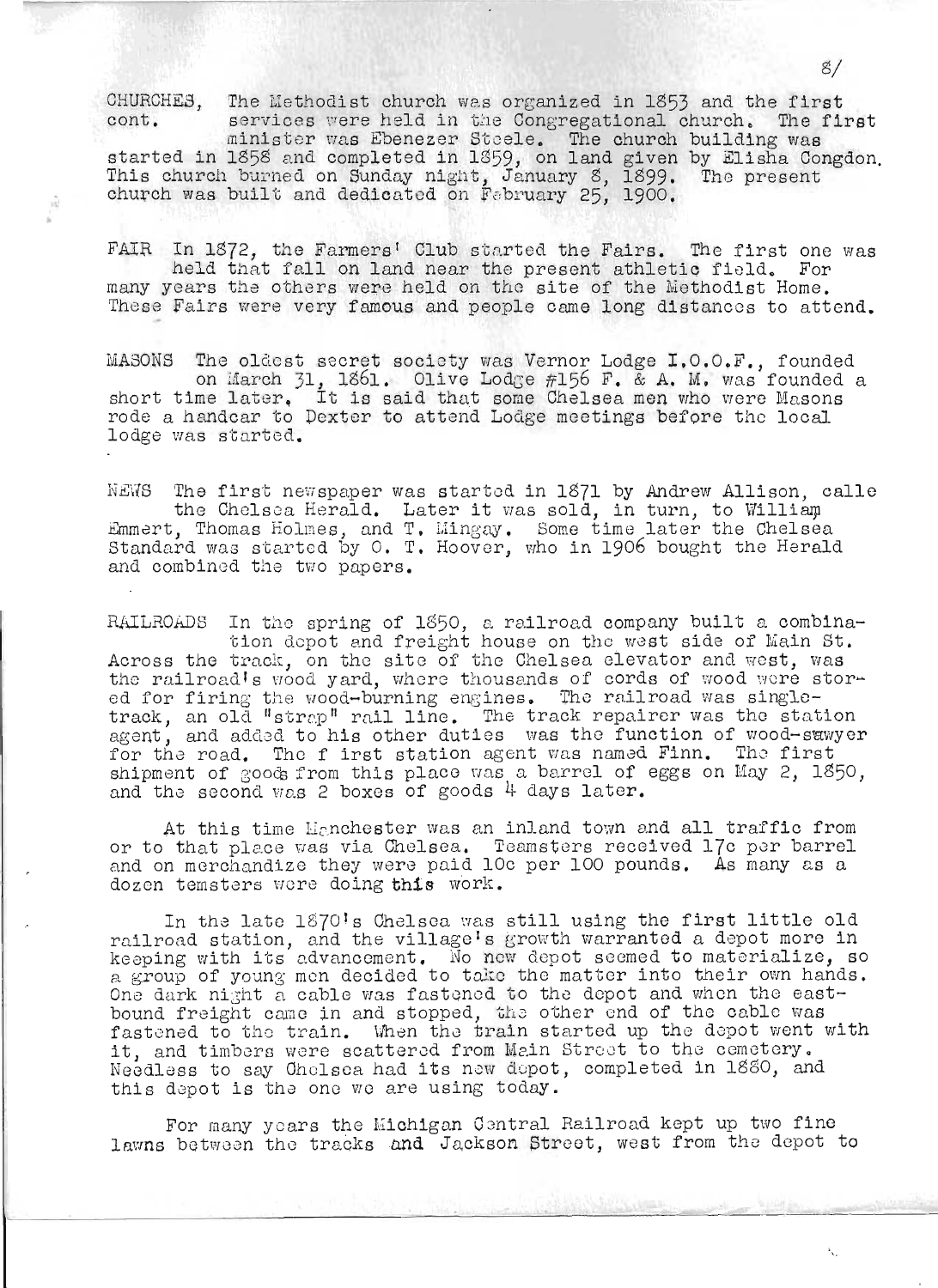East Street. In these lawns were several beautiful flower beds.

In the late  $1890$ 's, Howk & Angus and W. A. Boland started to build electric lines or railways. The former from Detroit to Jackson, ourid erective fines or rafivays. The former from betroit to Jacks<br>the latter from Jackson to Detroit. Mr. Boland bought up land for his right of way and the Village council gave him a franchise to lay his tracks in the center of Middle Street from Wilkinson to Madison. He built a power plant on the site of E. J. Bahnmiller's feed mill. In the summer of 1901 the tracks were laid from Jackson to the power plant in Chelsea. To beat Hawk & Angus with car service to Chelsea, Mr . Boland ran an electric car drawn by a coal-burning engine to Ohe1soa. All the inhabitants turnod out to 'welcome tho dologation. Mr. Boland stated that within 10 days he would have regular streetcar service. This car that was drawn by an engine was the first and last car of the Boland line to run to Chelsea. After many years of idleness the tracks were torn up and the power house burned down.

Chelsea has proved to be one of the greatest shipping points for its size on the Michigan Central line. Hundreds of cars of produce. wool, live stock, and stoves have been shipped from here.

SCHOOLS A group of the alumni of the high school held a banquet and program at the McKune house following graduation exercises in June, 1893.

WAR In 1861, the growth of Chelsea was arrested when the Civil War broke out and nearly all the young men enlisted. Co. K. of the 20th Michigan was almost entirely made up of Chelsea men. The men were mustered out in 1865. Several weddings were held that year, whe vere mustered out in 1809. Beveral weddings were neid that year, w<br>the young men returned from the war and married the girls they had left behind them.

Chelsoa can boast as a native daughter a woman who was a pioneer in professional life for women, Harriet Judd. She married Edward Sho professional life for women, Harriet Judd. She married Edward In professional life for women, hattle: badd. She mattled Baward<br>Sartin, a well-known engraver, and became Dr. Harriet Judd Sartin, of bartin, a weil-known engraver, and became br. narrict Judd Bartin, of<br>Philadelphia, one of the first woman physicians in the United States.

Cho1son, Miohigan  $Fcbruary$  27,  $1945$ 

 $\widehat{\gamma_{\Delta}}$ 

For information about

Washtenaw Impressions or the Washtenaw Historical Society address the Secretary-Treasurer, IITS. I. Wm. Groomes, 1209 S. State, Ann Arbor, Michigan

 $\mathbf{v}_i$